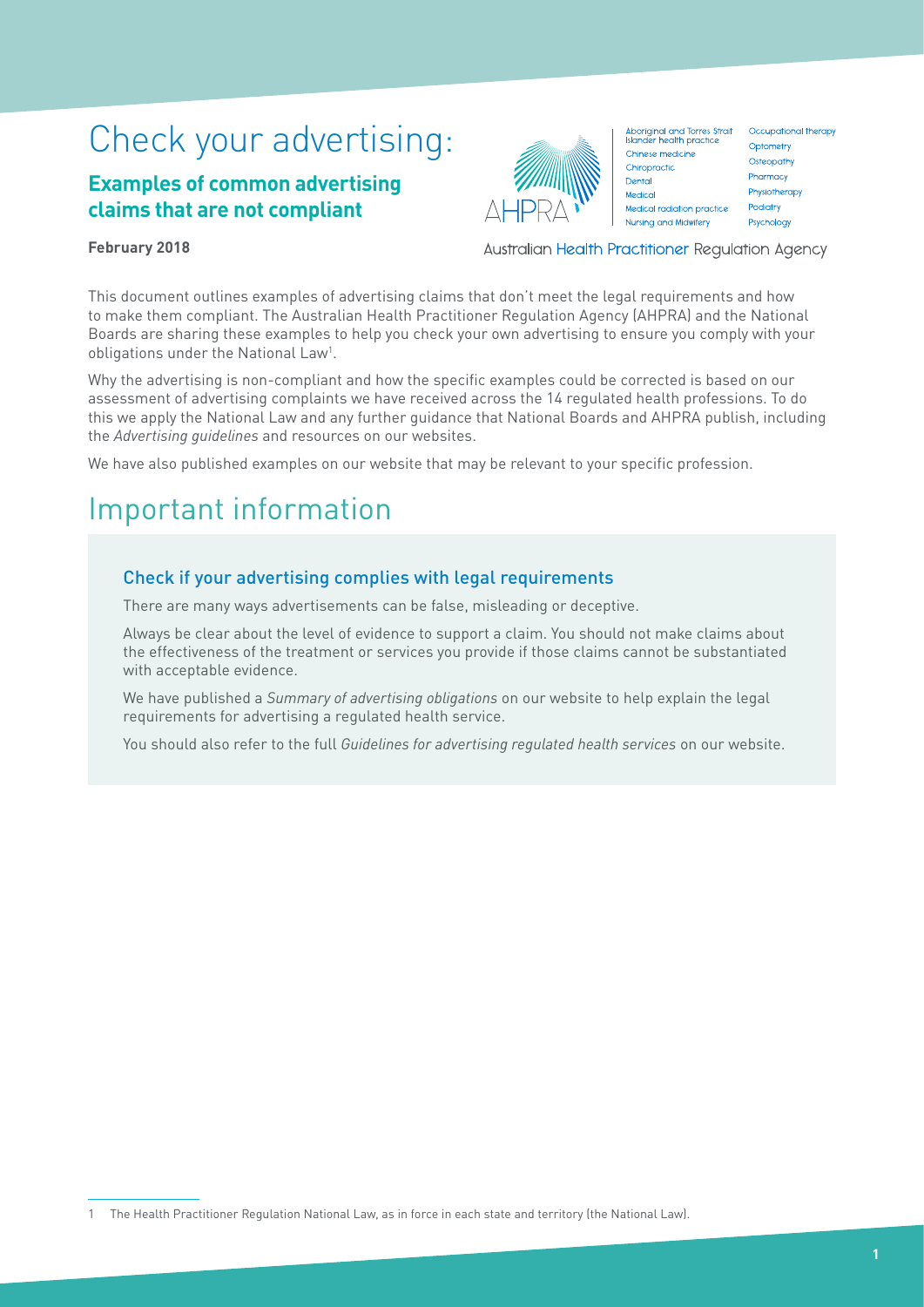These examples highlight non-compliant advertising about regulated health services offered at profession specific or multi-disciplinary clinics on websites, social media sites such as Facebook, print advertisements and/or advertising on third party websites.

### **Key**

**Text in green** means this content is okay and is unlikely to mislead consumers.

**Text in orange** means it can depend. If you have provided the appropriate context and clarification in your advertising, it is unlikely to be misleading to consumers.

**Text in red** means this advertising is in breach of the legal requirements, and you should remove it from your advertising.

| <b>Advertising content</b>                                                                                                          | Why it is non-compliant                                                                                                                                                                                                                          | Changes that would help this advertising to comply                                                                                                                                                                                                                                                                                                                                                                                                       |
|-------------------------------------------------------------------------------------------------------------------------------------|--------------------------------------------------------------------------------------------------------------------------------------------------------------------------------------------------------------------------------------------------|----------------------------------------------------------------------------------------------------------------------------------------------------------------------------------------------------------------------------------------------------------------------------------------------------------------------------------------------------------------------------------------------------------------------------------------------------------|
| Our treatment can cure<br>cancer.                                                                                                   | This advertising is considered<br>misleading and deceptive, and<br>may create an unreasonable<br>expectation of beneficial<br>treatment.<br>This statement is not supported<br>by acceptable evidence<br>and therefore may mislead<br>consumers. | This statement is not acceptable in advertising, so it will need to be removed.<br>Pay particular attention to:<br>• how language is used in your advertising as consumers could be misled, and<br>• words such as 'cure' should be used carefully, as it is often not possible to establish a causal connection<br>between providing a health service and subsequent patient improvement.                                                               |
| Our treatment can help with:<br>• Back pain<br>• Neck pain<br>· Asthma<br>• Depression<br>· Behavioural disorders.                  | This advertising is considered<br>misleading and deceptive.<br>This advertising lists a broad                                                                                                                                                    | What is acceptable to include in a list of conditions depends on the regulated health service advertised and<br>whether there is evidence to support the claim being made.<br>The treatment advertised may be able to help manage symptoms often associated with a condition (e.g.                                                                                                                                                                       |
|                                                                                                                                     | range of conditions, and it's not<br>clear how the treatment being<br>advertised will help with each<br>condition listed.                                                                                                                        | muscular tension associated with asthma) rather than treating the condition itself.<br>If this is made clear in your advertising then you will be unlikely to mislead consumers.<br>For example, if the regulated health service being advertised is a manual therapy, this statement could be<br>corrected to read:                                                                                                                                     |
|                                                                                                                                     | This advertising is unqualified<br>and/or is not supported by<br>acceptable evidence and<br>therefore may mislead<br>consumers.                                                                                                                  | Our treatment can help with:<br>• Back pain<br>• Neck pain<br>. Managing symptoms such as muscular tension often associated with asthma<br>Pay particular attention to:<br>• listing health conditions in your advertising as this is often misleading.                                                                                                                                                                                                  |
| And now it can't be disputed.<br>Our care works and now we<br>know why it's better than<br>pain-killing drugs with side<br>effects. | This advertising is considered<br>misleading and deceptive.<br>This claim may mislead<br>consumers as it does not include<br>complete information and/or is<br>not substantiated with acceptable<br>evidence.                                    | This statement is not acceptable in advertising, so it will need to be removed.<br>Pay particular attention to:<br>• use of comparisons in advertising often risks misleading and/or deceiving the public<br>• make sure to include complete information, it can be difficult to include substantiating information when<br>comparing one health service with another, and<br>• check out 6.2.1 of the Advertising quidelines, available on our website. |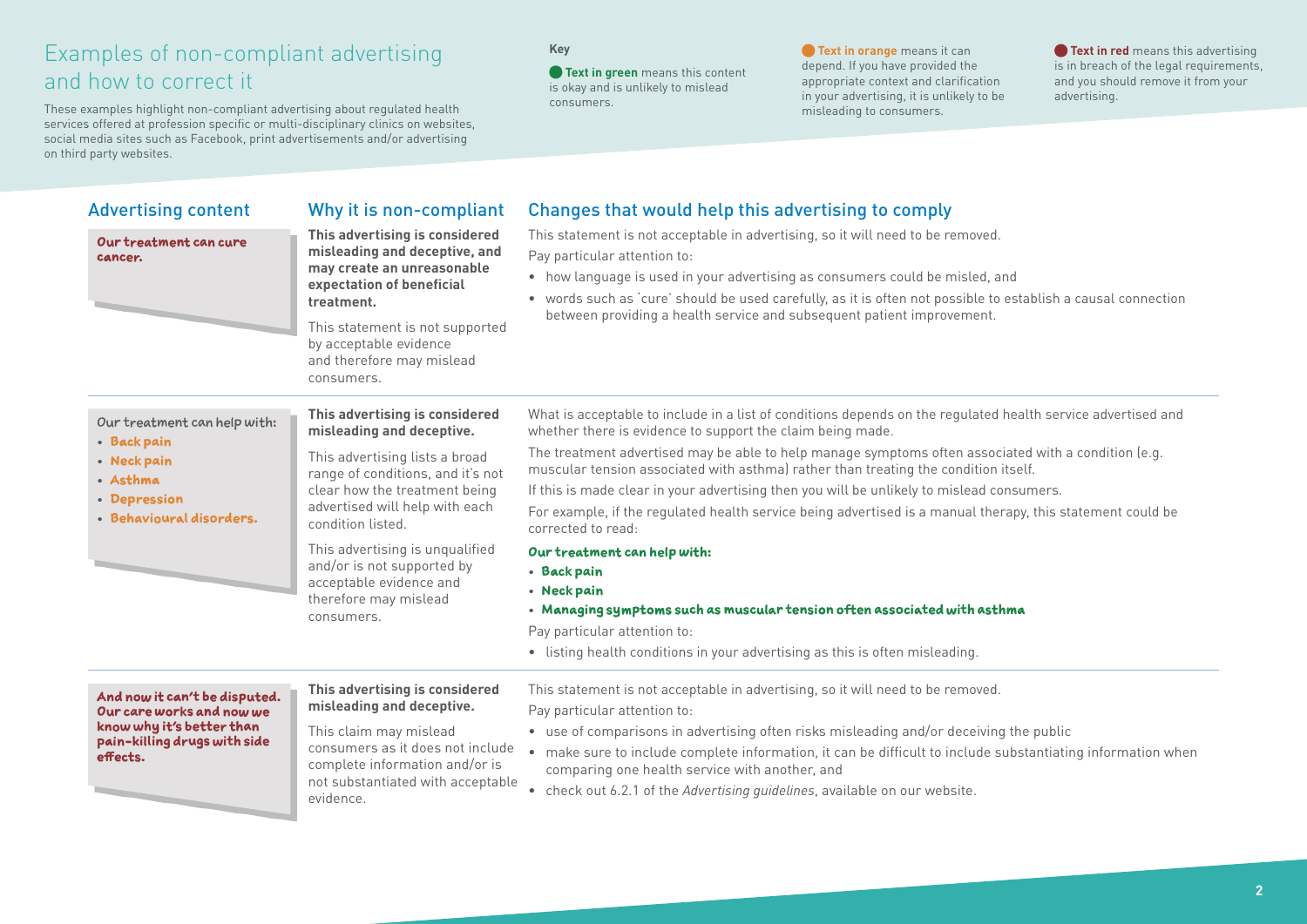These examples highlight non-compliant advertising about regulated health services offered at profession specific or multi-disciplinary clinics on websites, social media sites such as Facebook, print advertisements and/or advertising on third party websites.

### **Key**

**• Text in green** means this content is okay and is unlikely to mislead consumers.

**• Text in orange** means it can depend. If you have provided the appropriate context and clarification in your advertising, it is unlikely to be misleading to consumers.

**• Text in red** means this advertising is in breach of the legal requirements, and you should remove it from your advertising.

**Our long experience of successfully treating patients with mental health issues shows that we can effectively treat depression, anxiety and many other mental health conditions.**

### Advertising content Why it is non-compliant Changes that would help this advertising to comply

This statement is not acceptable in advertising, so it will need to be removed.

Pay particular attention to:

- personal experience and anecdotes are not acceptable evidence and do not justify making claims in advertising, and
- if there is not acceptable evidence that justifies making the claim in advertising, leave it out.

#### Our practice includes Dr Joe Smith, **who specialises in paediatric osteopathy**.

**This advertisement is considered misleading and deceptive as it include claims about specialising.**

**This advertising is considered misleading and deceptive.** This claim may mislead consumers as it is not substantiated with acceptable

evidence.

If there are no recognised specialist categories for your profession, you cannot use the term 'specialist' when referring to your practice or registration in your advertising or any other materials.

Unless you have specialist registration under the National Law, you cannot use the term 'specialist' when referring to your practice or registration in your advertising.

Even if you have extra training and experience, you cannot give the impression or advertise that you specialise or are a registered specialist in paediatrics and/or treating neonates, infants and young children.

As osteopaths can only apply for general registration, this advertising would need to be corrected by removing the reference to specialising in paediatrics.

Instead, Dr Smith could say:

**I have a particular interest in musculoskeletal issues in children.** 

#### Ms Jennifer Jones, **Specialist Sports Physiotherapist**.

**This advertisement is considered misleading and deceptive as it include claims about specialising.**

If there are no recognised specialist categories for your profession, you cannot use the term 'specialist' when referring to your practice or registration in your advertising or any other materials.

There is no specialist registration category for physiotherapists. However, in recognition of historical arrangements before the National Registration and Accreditation Scheme (the National Scheme), the Physiotherapy Board of Australia recognises specialised physiotherapy practice achieved through higher education completed at the Australian College of Physiotherapy (see Appendix 5 of the *Advertising guidelines*).

As such, the Board considers the appropriate use of qualifications in advertising as acceptable when accompanied by wording that establishes those credentials.

This advertising would need to be corrected to clarify the specialist title does not relate to the physiotherapist's registration. Instead, Ms Jones could say:

### **Ms Jennifer Jones, Specialist Sports Physiotherapist (as awarded by the Australian College of Physiotherapists in 2010).**

This example is only relevant for the physiotherapy profession.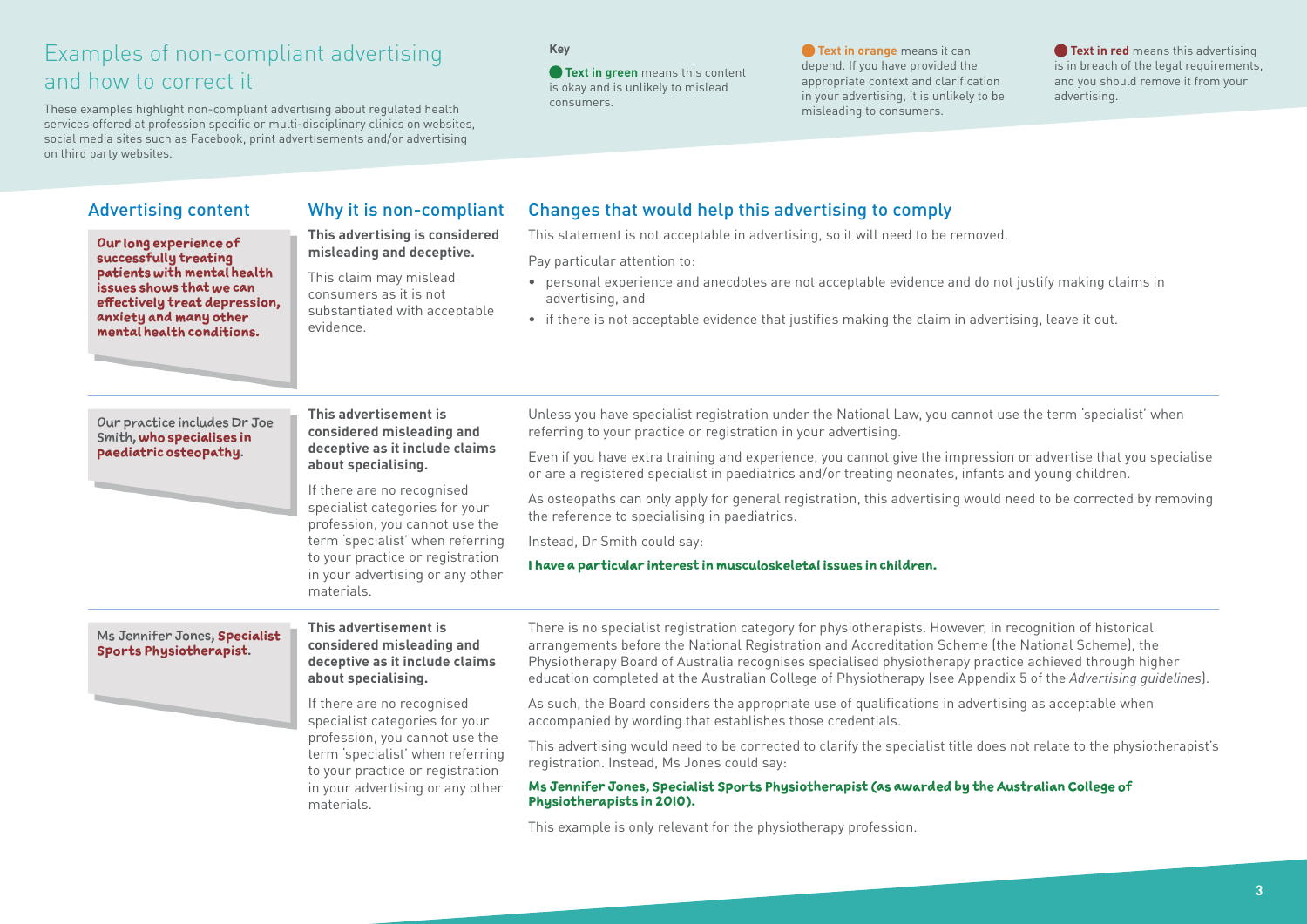These examples highlight non-compliant advertising about regulated health services offered at profession specific or multi-disciplinary clinics on websites, social media sites such as Facebook, print advertisements and/or advertising on third party websites.

### **Key**

**• Text in green** means this content is okay and is unlikely to mislead consumers.

**• Text in orange** means it can depend. If you have provided the appropriate context and clarification in your advertising, it is unlikely to be misleading to consumers.

**• Text in red** means this advertising is in breach of the legal requirements, and you should remove it from your advertising.

## Advertising content Why it is non-compliant Changes that would help this advertising to comply

Dr Lucy Brown (Psychology), BS, MS, PsyD, Clinical Psychologist **and behavioural disorder specialist**.

**This advertisement is considered misleading and deceptive as it include claims about specialising.**

If there are no recognised specialist categories for your profession, you cannot use the term 'specialist' when referring to your practice or registration in your advertising or any other materials.

There are no recognised specialist categories in psychology, although there are areas of practice endorsements. If Dr Brown holds an area of practice endorsement for clinical psychology, she is appropriately identifying herself as a clinical psychologist.

However, the reference to being a 'behavioural disorder specialist' in this context may be misleading as it implies specialist registration or a higher level of qualification in the psychology profession.

This advertising would need to be corrected by removing the reference to 'behavioural disorder specialist'.

#### Dr Thomas Jeffries, **Specialist Dentist**.

**This advertisement is considered misleading and deceptive as it include claims about specialising.**

If there are no recognised specialist categories for your profession, you cannot use the term 'specialist' when referring to your practice or registration in your advertising or any other materials.

If you claim to be a specialist health practitioner you must identify the recognised specialist category that you are registered in.

This advertisement could be corrected by this further information:

### **Dr Thomas Jeffries (Dentist) Specialist Endodontics**

Pay particular attention to:

- the fact that specialist registration applies to only three health professions, and
- use of the word 'specialist' is restricted under the National Law.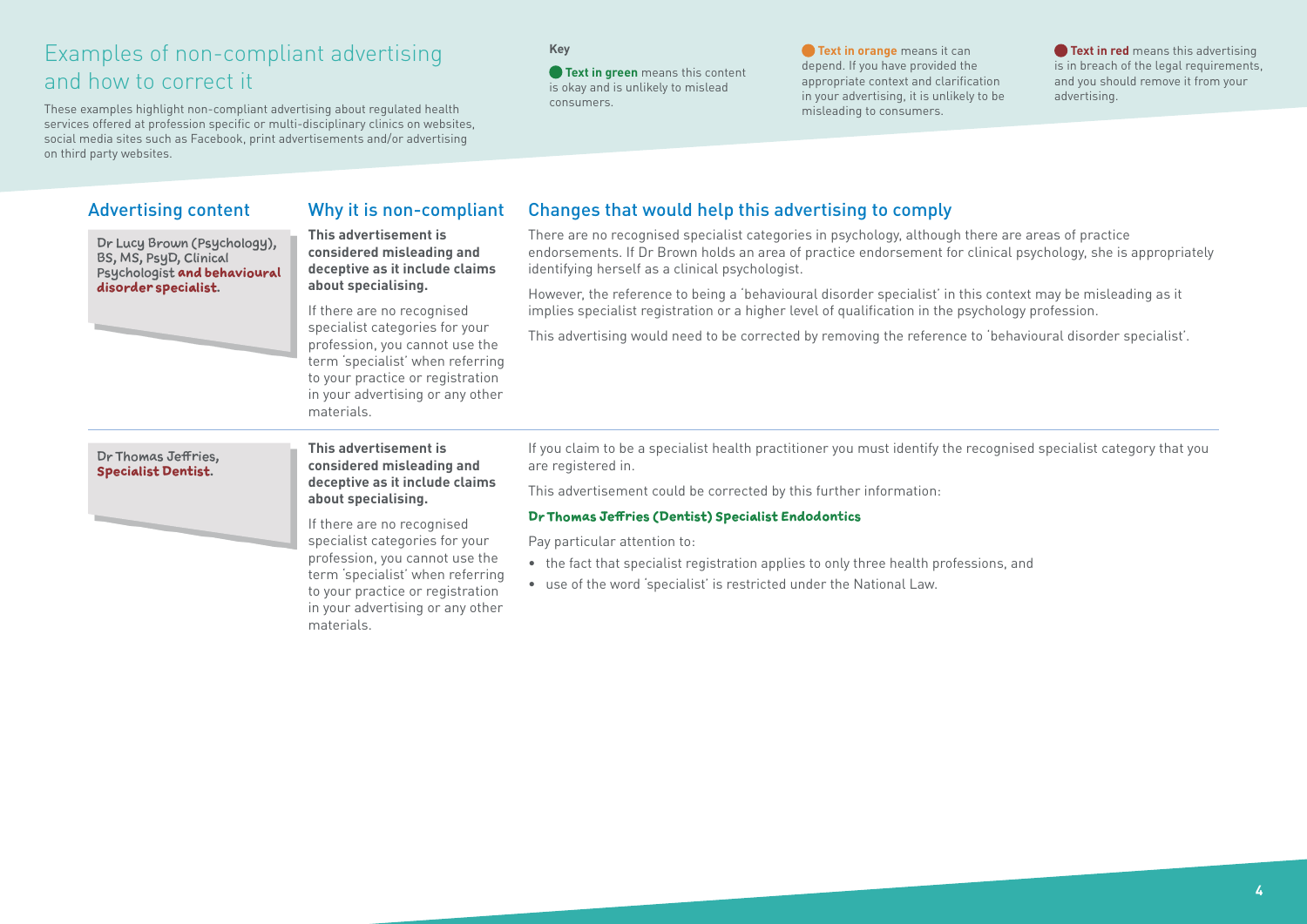These examples highlight non-compliant advertising about regulated health services offered at profession specific or multi-disciplinary clinics on websites, social media sites such as Facebook, print advertisements and/or advertising on third party websites.

**beneficial treatment.**

### **Key**

**Text in green** means this content is okay and is unlikely to mislead consumers.

**Text in orange** means it can depend. If you have provided the appropriate context and clarification in your advertising, it is unlikely to be misleading to consumers.

**Text in red** means this advertising is in breach of the legal requirements, and you should remove it from your advertising.

| <b>Advertising content</b>                                                                                                                                                                                         | Why it is non-compliant                                                                                                                                                                                          | Changes that would help this advertising to comply<br>No warning required                                                                                                                                                                                                                                                                                                                                                                                                                                    |
|--------------------------------------------------------------------------------------------------------------------------------------------------------------------------------------------------------------------|------------------------------------------------------------------------------------------------------------------------------------------------------------------------------------------------------------------|--------------------------------------------------------------------------------------------------------------------------------------------------------------------------------------------------------------------------------------------------------------------------------------------------------------------------------------------------------------------------------------------------------------------------------------------------------------------------------------------------------------|
| At the Rose Street Clinic we<br>offer gentle and affordable<br>dentistry with same day<br>crowns, teeth whitening,<br>general check-ups,<br>preventive dentistry, fillings,<br>dentures and root canal<br>therapy. | This does not require a warning<br>because the procedure is not<br>invasive                                                                                                                                      |                                                                                                                                                                                                                                                                                                                                                                                                                                                                                                              |
| At the Rose Street Clinic<br>we remove teeth, including<br>wisdom teeth and provide<br>implant placement using<br>sedation techniques.                                                                             | This advertising is considered<br>to create an unreasonable<br>expectation of beneficial<br>treatment because it does not<br>include a clearly visible warning<br>about the risk the procedure<br>carries.       | Where a surgical (or invasive) procedure is advertised directly to the public, the advertisement should include<br>a clearly visible warning, with text along the following lines:<br>Any surgical or invasive procedure carries risks.<br>If this advertising was corrected to include the above warning, then it is unlikely to create an unreasonable<br>expectation of beneficial treatment.                                                                                                             |
| At the Rose Street Clinic<br>we provide advanced<br>surgical services including<br>mandibular osteotomy.                                                                                                           | This procedure involves<br>significant risk associated with<br>surgical and/or anaesthetic<br>complications and without<br>a warning to seek a second<br>opinion, could create an<br>unreasonable expectation of | Where a surgical (or invasive) procedure is advertised directly to the public, the advertisement should include<br>a clearly visible warning, with text along the following lines:<br>Any surgical or invasive procedure carries risks. Before proceeding, you should seek a second opinion from<br>an appropriately qualified health practitioner.<br>If this advertising was corrected to include the above warning, then it is unlikely to create an unreasonable<br>expectation of beneficial treatment. |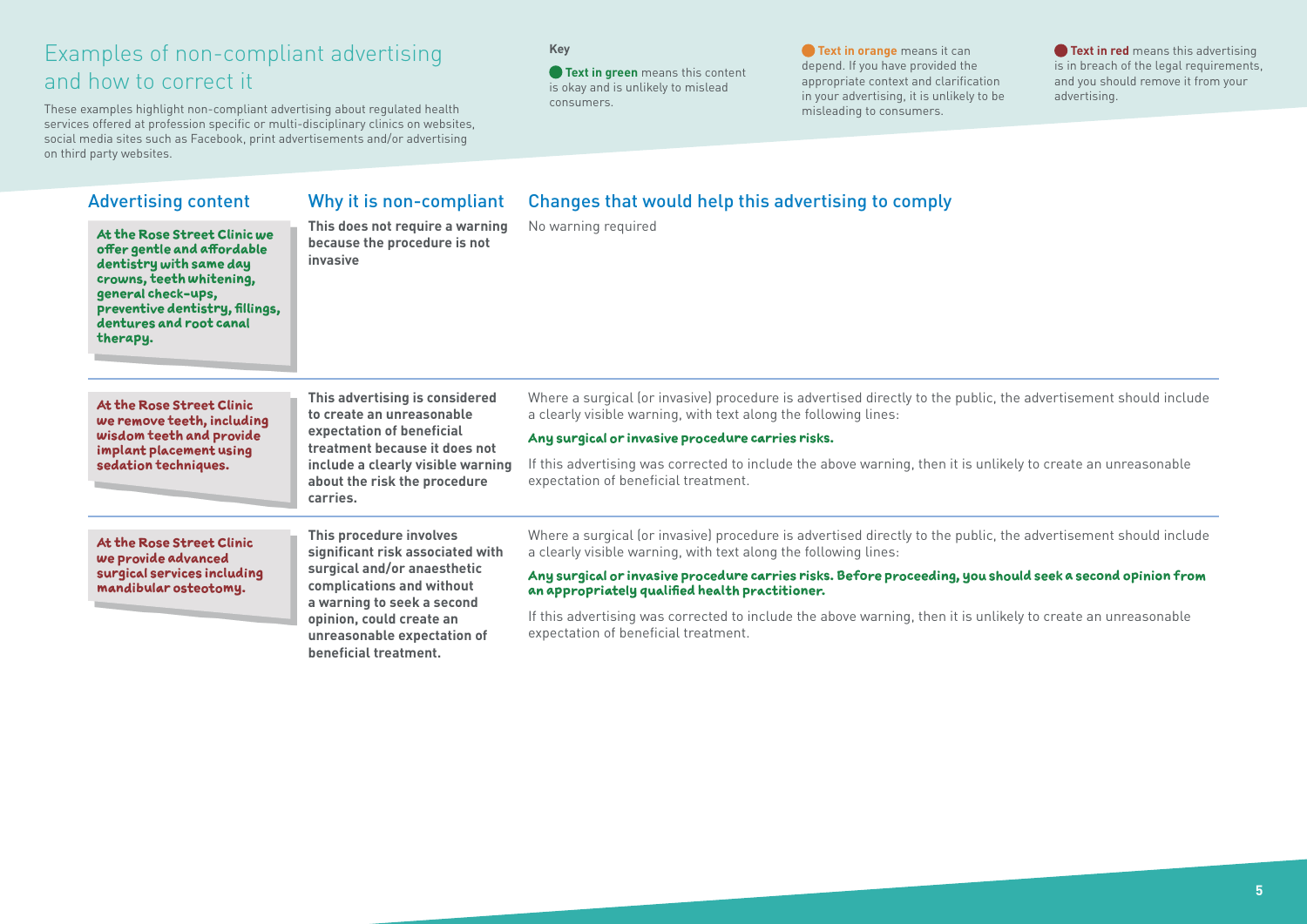These examples highlight non-compliant advertising about regulated health services offered at profession specific or multi-disciplinary clinics on websites, social media sites such as Facebook, print advertisements and/or advertising on third party websites.

#### **Key**

**• Text in green** means this content is okay and is unlikely to mislead consumers.

**• Text in orange** means it can depend. If you have provided the appropriate context and clarification in your advertising, it is unlikely to be misleading to consumers.

**• Text in red** means this advertising is in breach of the legal requirements, and you should remove it from your advertising.

**As an incentive to my existing patients to introduce their friends and family to our work, I am offering a \$20 discount on their first visit! Just fill in the forms on our new website, present them to reception and get a \$20 discount!**

**This advertising offers a gift, discount or other inducement to attract a person to use the service or the business, without also stating the terms and conditions of the offer.**

## Advertising content Why it is non-compliant Changes that would help this advertising to comply

This advertising needs to be corrected to include terms and conditions. For example, if the below terms and conditions were included the offer is unlikely to be misleading.

**As an incentive to my existing patients to introduce their friends and family to our work, I am offering a \$20 discount on their first visit! Just fill in the forms on our new website, present them to reception and get a \$20 discount! Terms and conditions: this offer is only available to new clients.** 

#### **Most patients find that periodic check-ups with us prevent illness and help keep them in tip-top health.**



**This advertising directly or indirectly encourages the indiscriminate or unnecessary use of regulated health services.**

This advertising claim is not linked to management of a particular condition or relief of a specific symptom. It links regular check-ups to a therapeutic benefit for which there is no acceptable evidence – being actual prevention of disease.

This statement is not acceptable in advertising, so it will need to be removed.

Pay particular attention to:

• advertising that encourages consumers to use a regulated health service when there is no clinical indication to do so and is likely to encourage the unnecessary use of health services.

If you often suffer from neck pain **we recommend that you come in for more regular check-ups, ideally every month**, to help you manage your condition and stay active.

**This advertisement directly or indirectly encourages the indiscriminate or unnecessary use of regulated health services.**

This advertising claim is not supported by acceptable evidence. It is not linked to management of a particular condition or patient, so there is no basis for the recommendation of monthly check-ups.

This advertisement could be corrected to say:

If you often suffer from neck pain **we recommend that you come in for more regular check-ups as soon as symptoms arise. We can also provide you with exercise and lifestyle advice to help you manage your condition and stay active.**

Pay particular attention to:

- whether it's acceptable to encourage regular check-ups in advertising as it will depend on the context of the advertising and language used, and evidence to support the claim, and
- claims that are specific about the frequency of check-ups (e.g. recommending monthly check-ups) or claims about the check-up/treatment preventing particular conditions or symptoms which the evidence indicates are not prevented by this type of check-up.